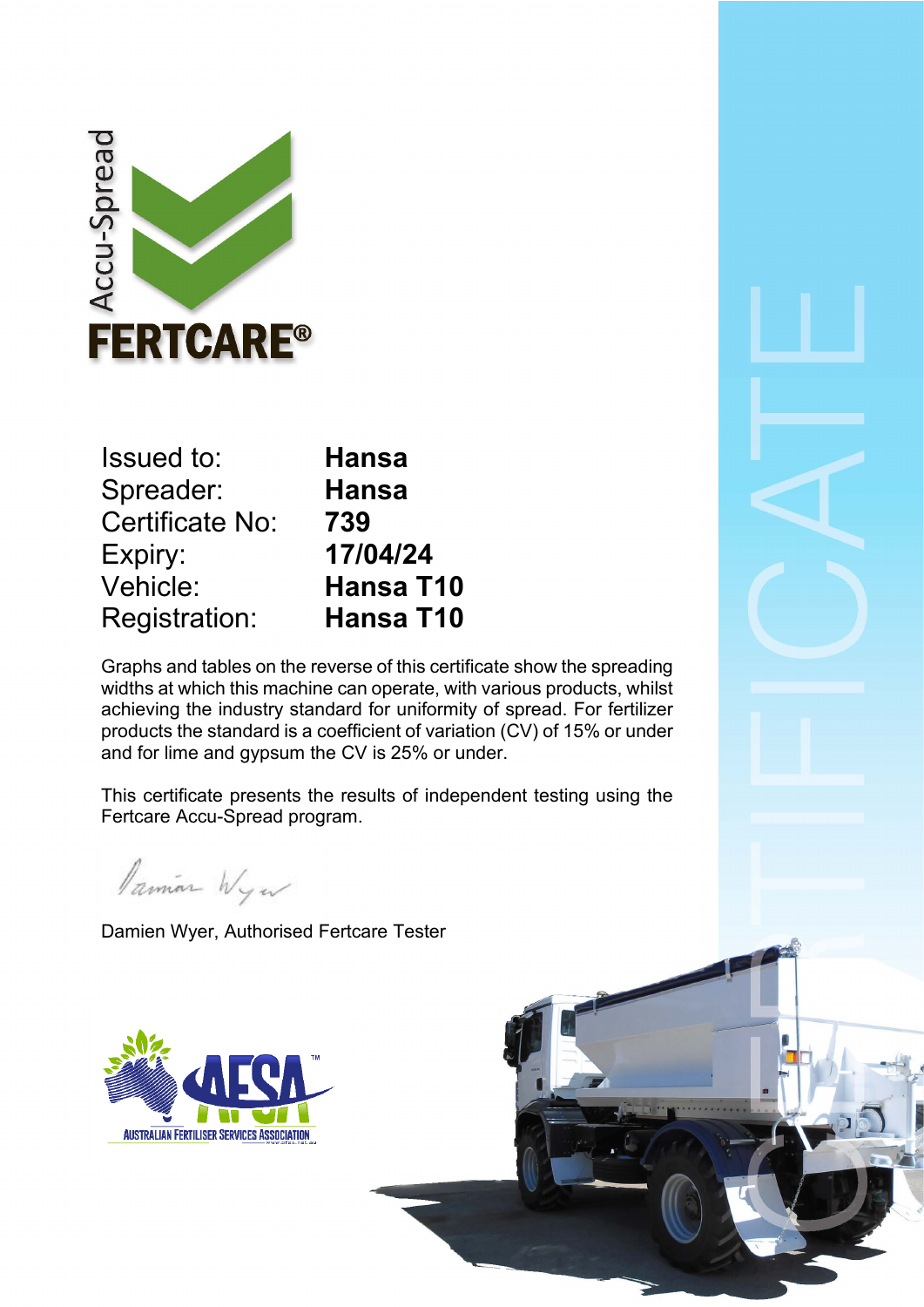

# **Certificate No: 739 Hansa**

| Spreader                 | l Hansa Lime | <b>Test Date</b>         | 18/04/2021 |
|--------------------------|--------------|--------------------------|------------|
| Truck                    | l Hansa T10  | Expiry Date   17/04/2024 |            |
| Registration   Hansa T10 |              | <b>GPS</b>               | Yes        |

#### **Product 1 SSP at 125kg/ha spinner speed 900 Screen test % 3-35-40-22**



### **Product 2 Urea at 60kg/ha spinner speed 850 Screen test % 2-60-38-0**



## **Product 3 Urea at 100kg/ha spinner speed 850 Screen test % 2-60-38-0**